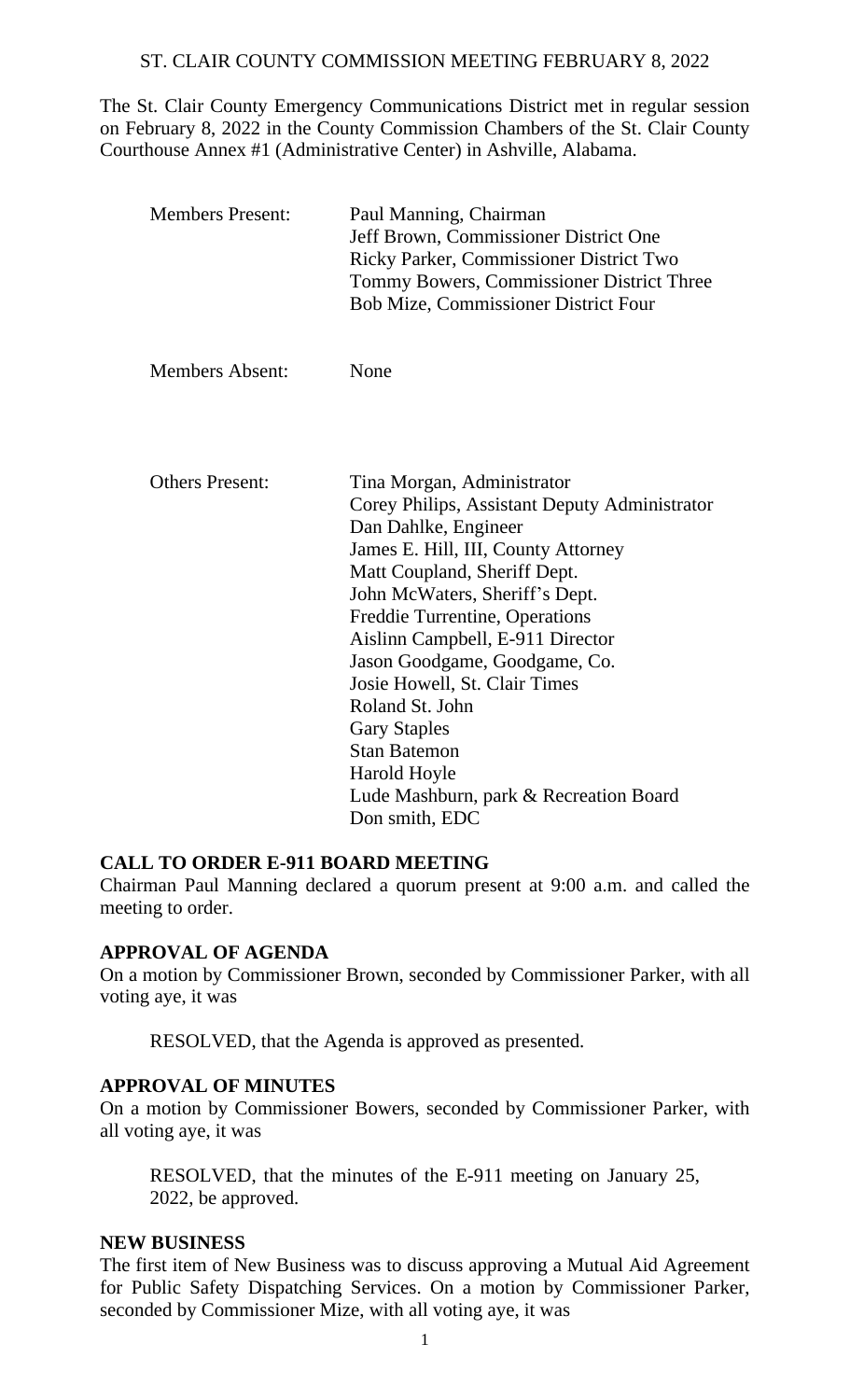### ST. CLAIR COUNTY COMMISSION MEETING FEBRUARY 8, 2022

RESOLVED, that a Mutual Aid Agreement for Public Safety Dispatching Services is approved. (Agreement to be made a part of these minutes as Attachment #1)

There being no further business, the meeting adjourned, subject to call, at approximately 9:04 a.m. On a motion by Commissioner Bowers, seconded by Commissioner Mize, with all voting aye.

{SIGNATURE PAGE TO FOLLOW}